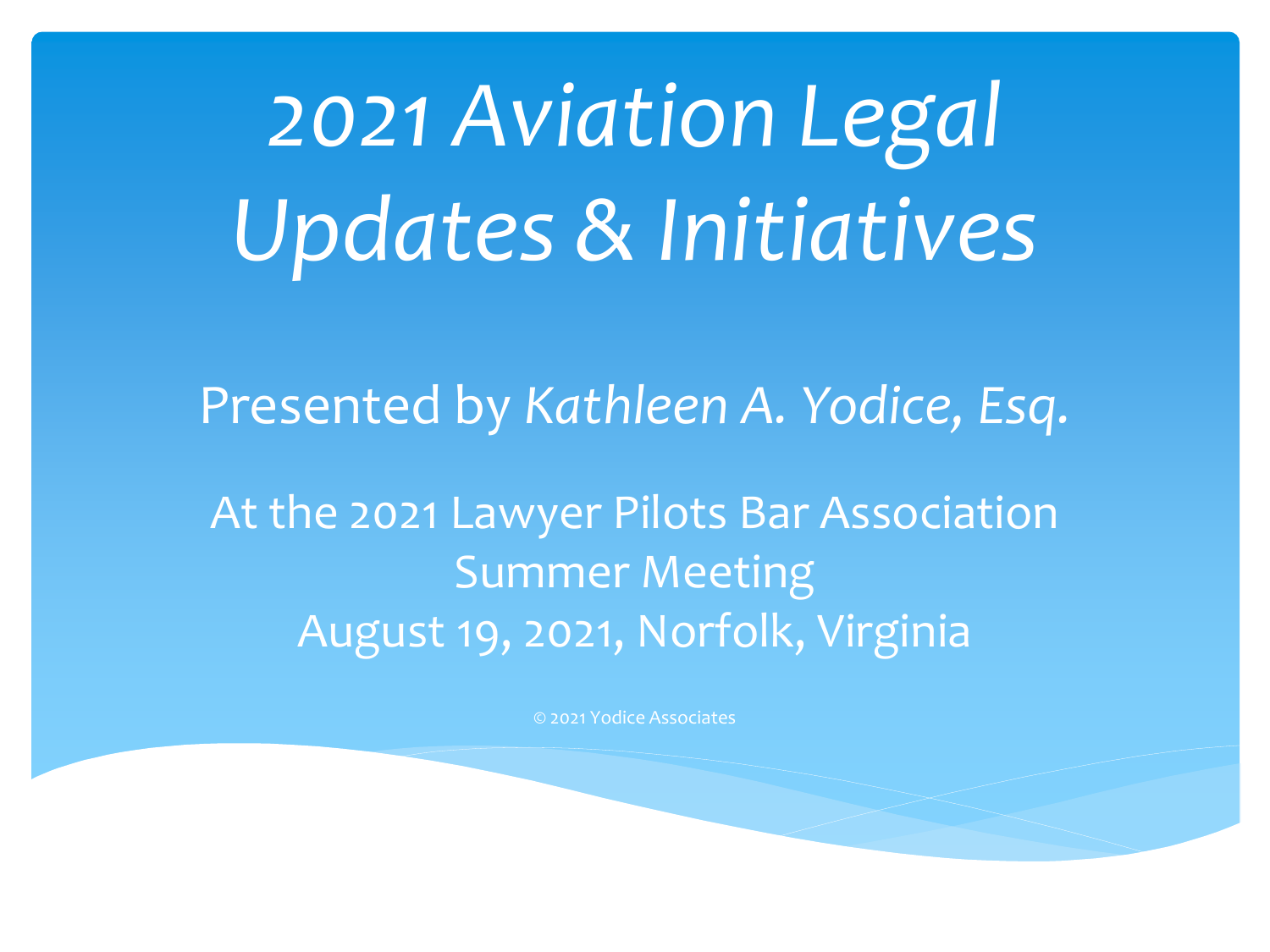# What has been happening in Aviation Law this year?

- Actions by the Biden Administration
- FAA personnel and office changes
- NTSB personnel and office changes
- New and continuing policies
	- Compliance Program vs FAA hot buttons
	- PBOR, FAA Order 2150.3C, draft Advisory Circulars, and Flight Training
- Rule changes Remote ID, over people, and at night; PRD
- Cases of note
	- NTSB cases, the few
	- Federal courts
- New legislation introduced in Congress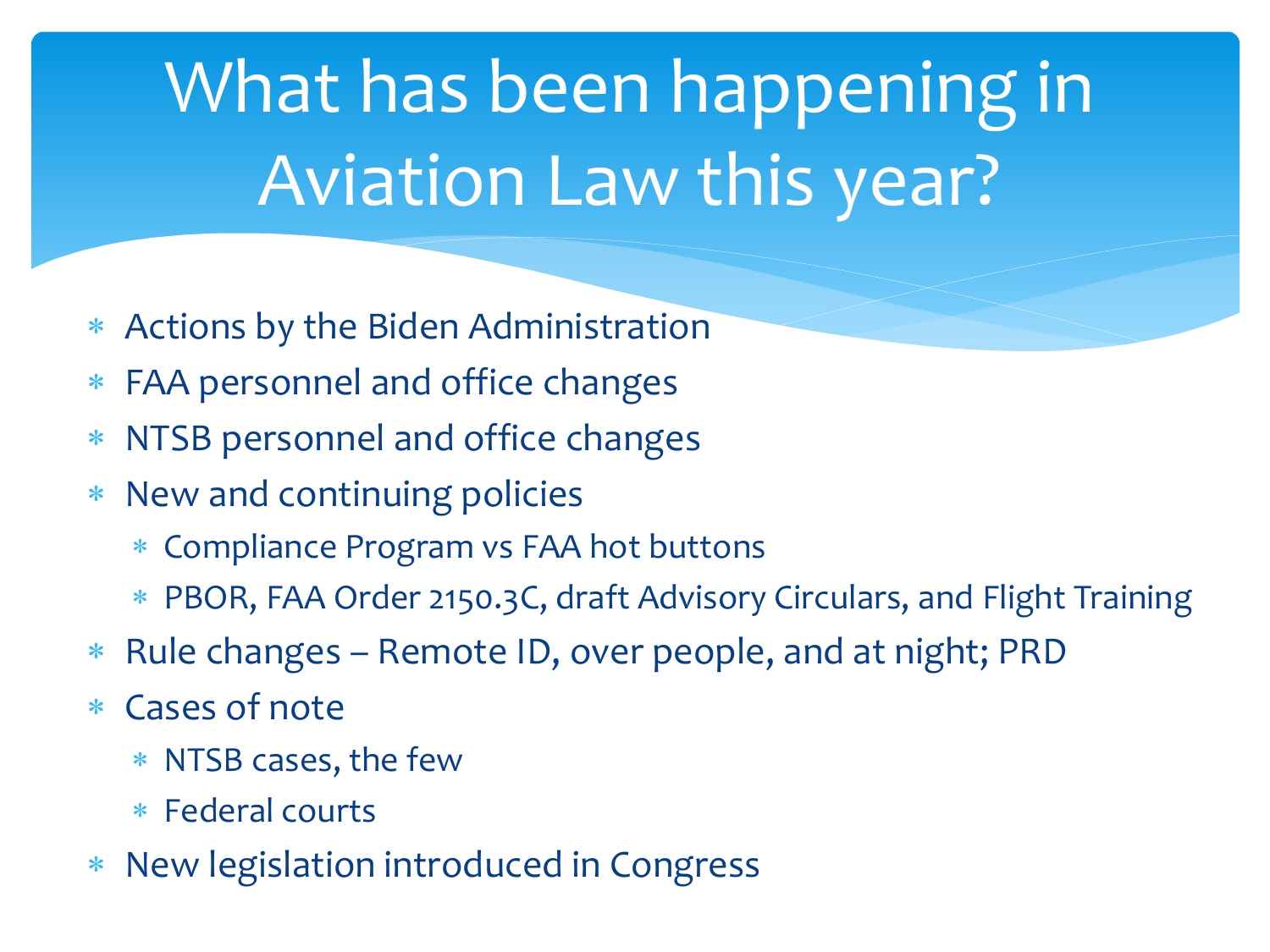### The Biden Administration

- Took office January 20, 2021
- Country-wide infrastructure is a focus, including airports
	- Recent infrastructure plan \$25B toward airports & \$5B for FAA
- Appointed Pete Buttigieg as DOT Secretary whose focus is safety, equity, climate change, and economic security
- Limited movement on political appointments related to aviation since taking office
	- FAA Administrator Steve Dickson is still in a 5-year term
	- Bradley Mims appointed as Deputy Administrator
	- No appointed DOT General Counsel or FAA Chief Counsel
		- John Putnam appointed as DOT Deputy General Counsel, now acting
	- Shanetta Griffin appointed as Associate Administrator for Airports
		- Winsome Lenfert returns to Deputy & Kevin Willis as Director of **Compliance**
- No news of any proposed appointments in the pipeline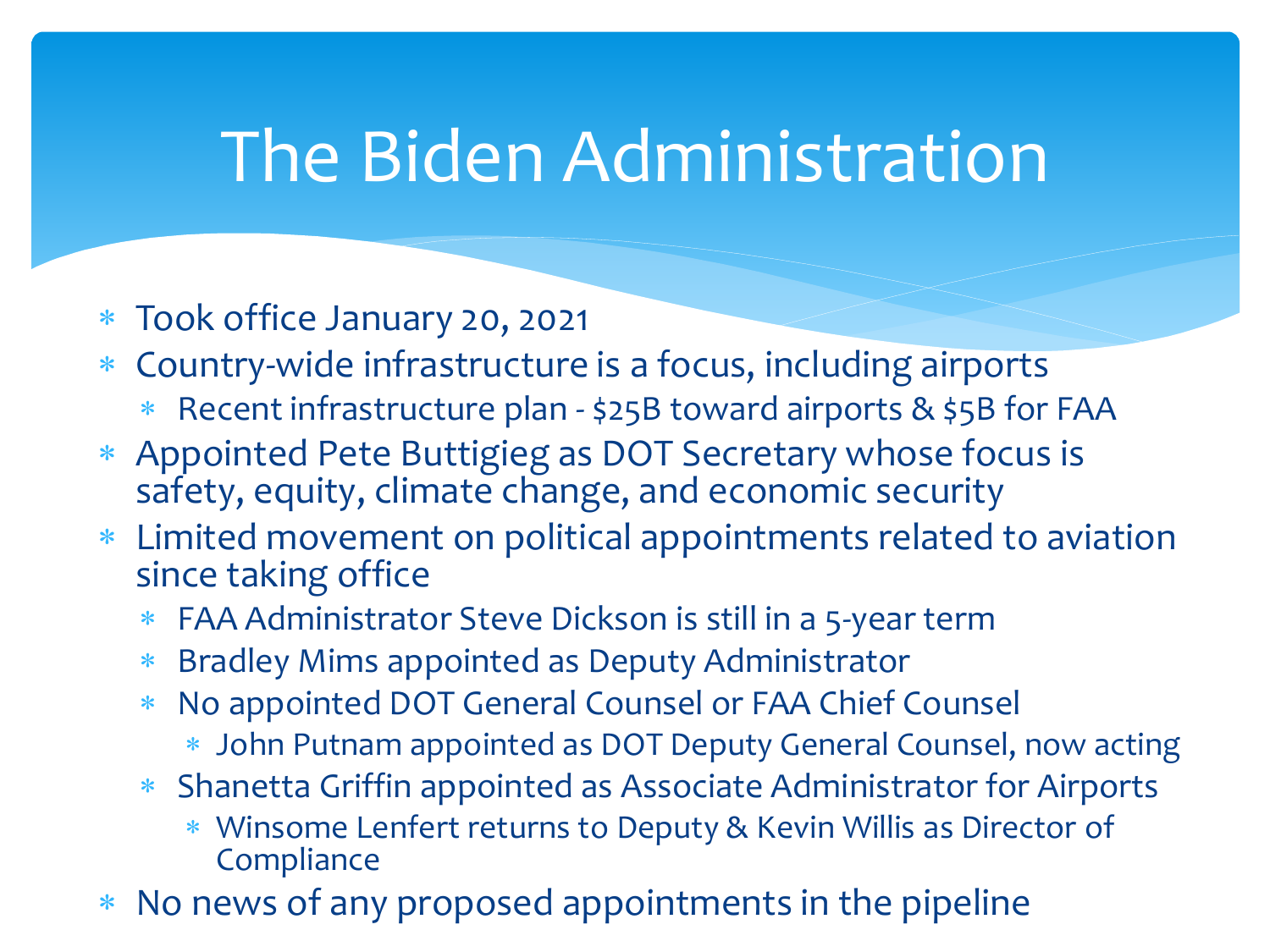# NTSB Personnel Movements and Updates

- NTSB General Counsel Kathleen Silbaugh
- NTSB Board Members Jennifer Homendy (Chairman), Bruce Landsberg (Vice Chair), Michael Graham, and Tom Chapman
	- Robert Sumwalt retired from the Board on June 30, 2021
	- 4 of the 5 member positions currently filled
- Two new NTSB Administrative Law Judges Darrell Fun and Alisa Tapia, both coming from the Social Security Administration
- 2021-2022 Most Wanted List additional & expanded flight monitoring devices and greater SMS requirements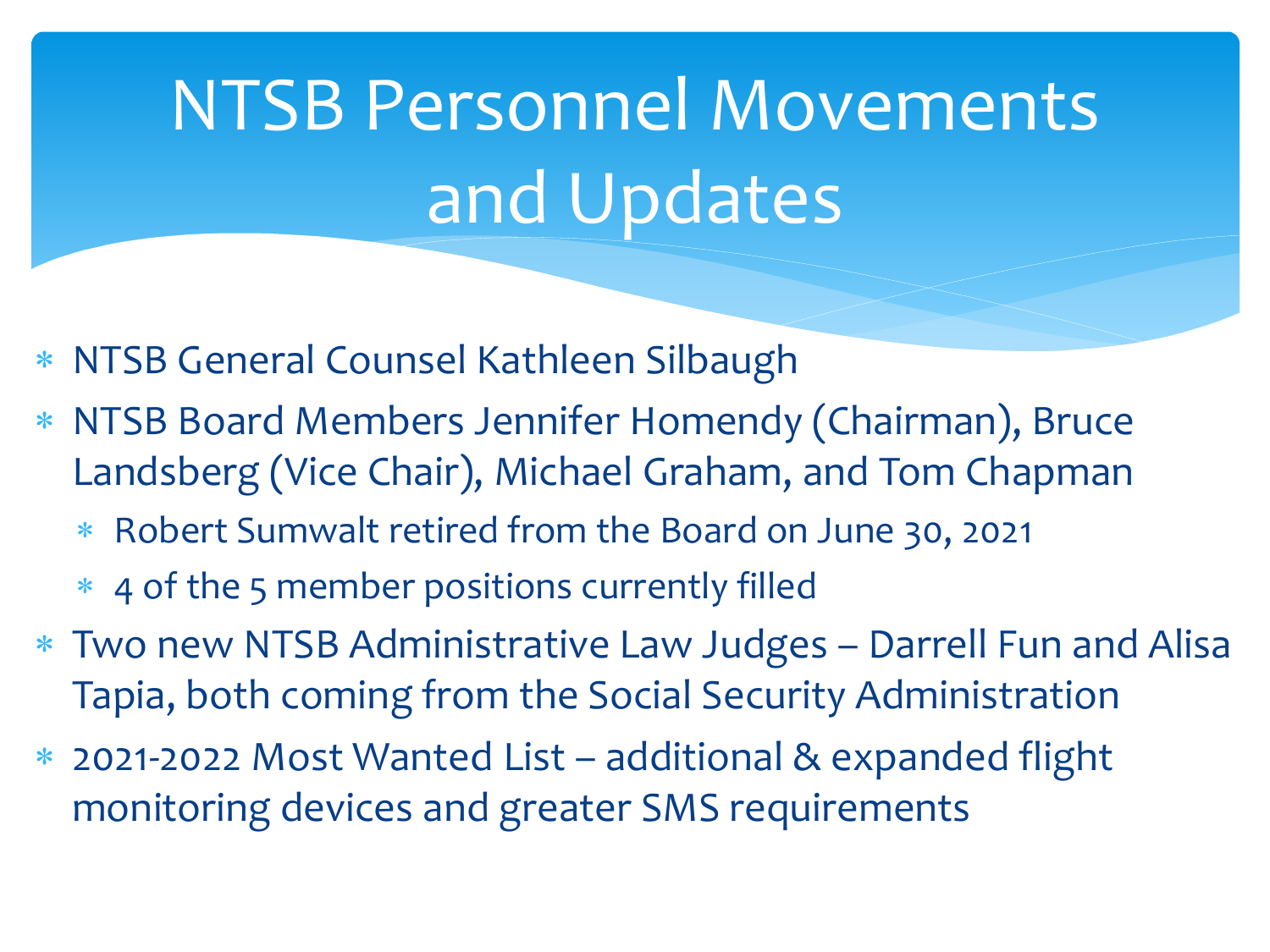### FAA Personnel Movements

- FAA Administrator Steve Dickson, sworn in on August 12, 2019
	- Intends to stay until 2021, at President Biden's discretion
- FAA Acting Chief Counsel Mark Bury and Acting Deputy Chief Counsel Lorelei Peter (after Arjun Garg's resignation in January)
	- AGC-300 Assistant Chief Counsel for Enforcement Cynthia Dominik (after Naomi Tsuda's retirement in December)
		- Deputy Assistant Chief Counsel for Enforcement Adam Runkel
	- 7 Enforcement Teams nationwide reporting to Headquarters
		- Northeast, Southern, Midwest, Southwest, Western, Alaska, Miramar)
- FAA Acting Associate Administrator Chris Rocheleau
	- Rick Domingo, Executive Director of Flight Standards
	- Susan Northrup, Federal Air Surgeon
	- Earl Lawrence, Executive Director Aircraft Certification
	- Jay Merkle, Executive Director UAS Integration
- FAA is still straight-lined from the field to Headquarters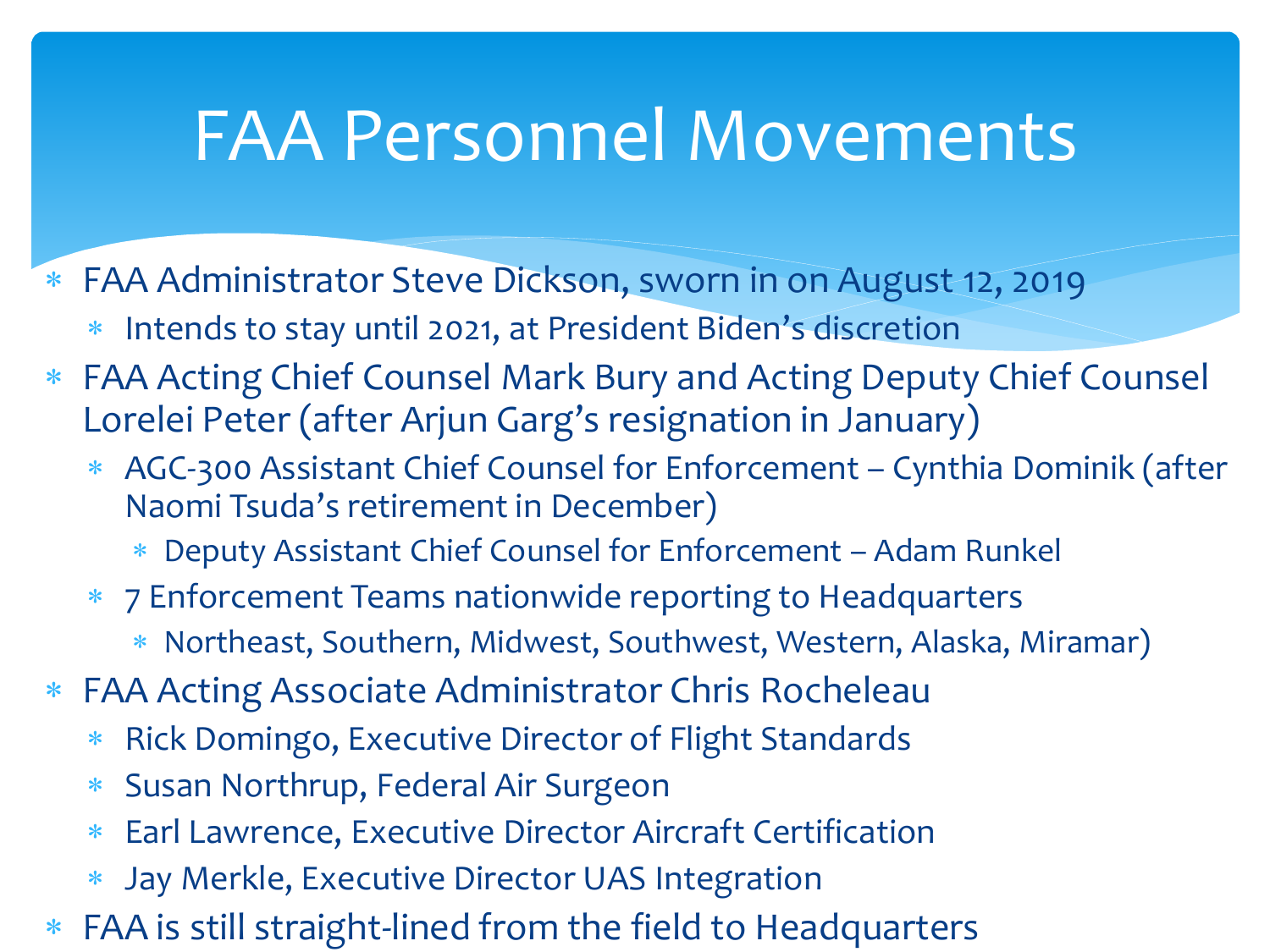## FAA Policy Updates

- Compliance Program
	- 2015 to date, and across all FAA program offices, FAA Order 8000.373B
	- Updated guidance into FAA Orders 2150.3C and 8900.1
- Pilots Bill of Rights of 2012
	- Substantially implemented but still outstanding items
- Big change for industry flight training constitutes operations for compensation or hire, specifically in limited, experimental, and primary category aircraft
	- Court decision 4/2/2021, Federal Register Notice 7/12/2021
	- LODAs and Exemptions to permit instruction going forward
	- Industry fear of unintended (or intended?) consequences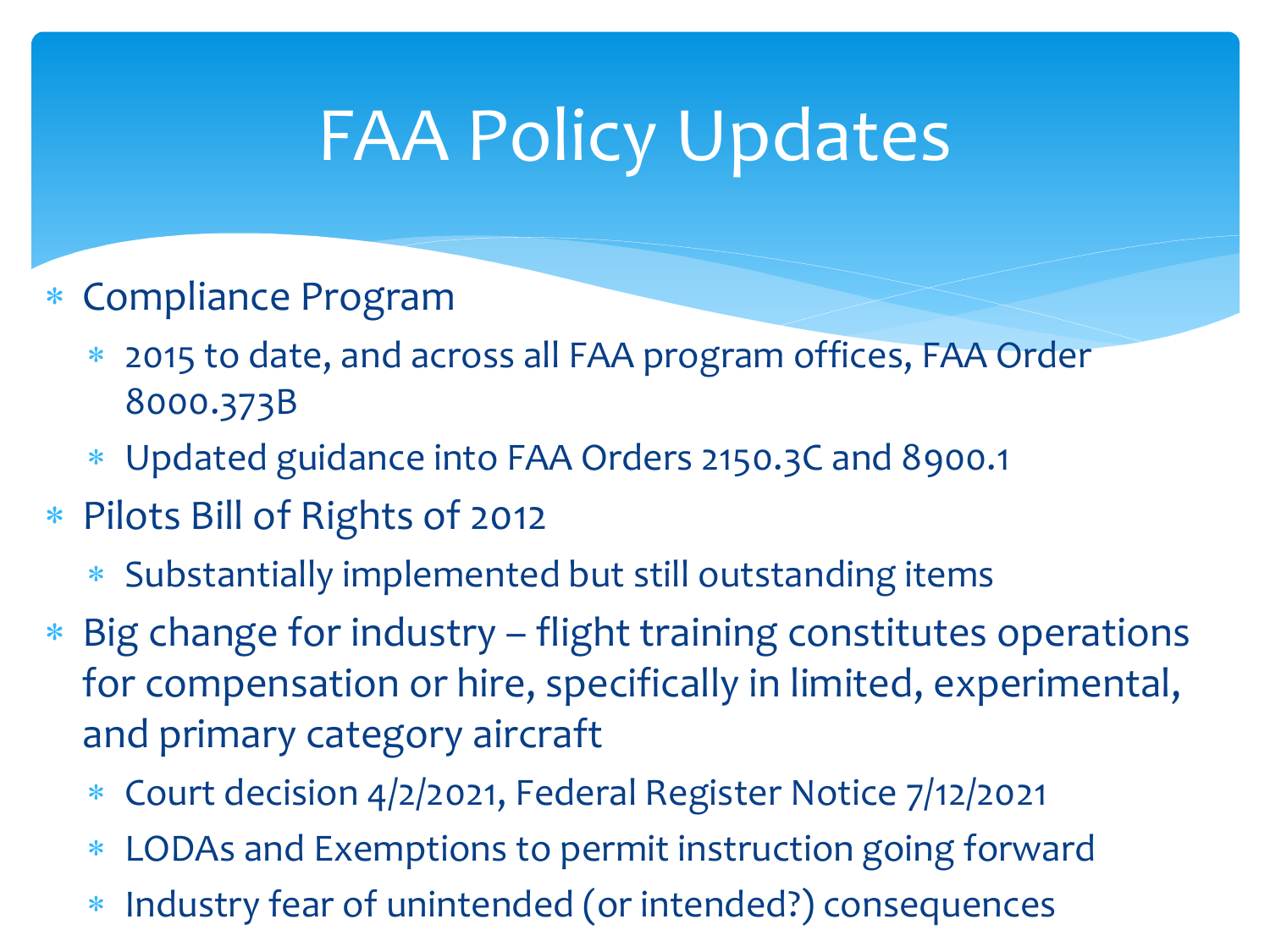### FAA Policy Updates

#### Zero Tolerance for Unruly passengers

- Announced January 13, 2021
- Change 4 to Order 2150.3C C&E Bulletin #2021-1

#### ASRS extended to UAS operators

- \* Advisory Circular 00-46 $E$  (4/2/2021)
- Drone Advisory Committee 12 new members
- Draft Advisory Circulars opportunity to comment
- FAA Hot Buttons
	- Still illegal charter, drug & alcohol testing violations, and intentional falsification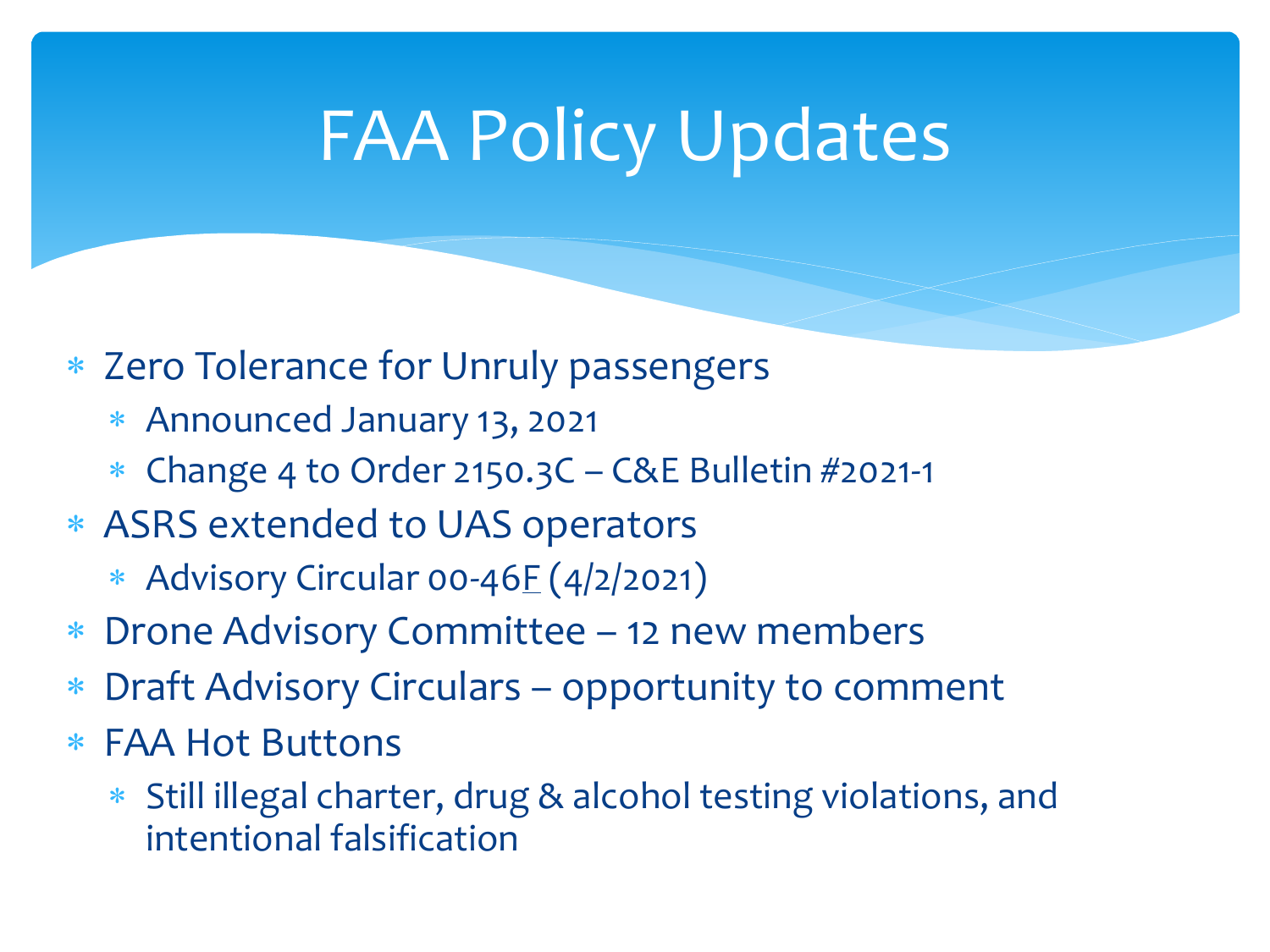### Rules and other changes

- Drones/UAS
	- Remote Identification of Unmanned Aircraft, 86 F.R. 4390 (January 15, 2021) – pending review in the D.C. Circuit
	- Operation of Small Unmanned Aircraft Systems Over People [and at Night], 86 F.R. 4314 (January 15, 2021)
	- Next and continuing steps to integrate UAS into NAS
- Pilot Records Database, 86 F.R. 31006 (June 10, 2021) in compliance with statutory requirements
	- A continuing build on PRIA from 1996
	- Electronic data system managed by FAA
	- \* The sharing of pilot records with input and access by air carriers and operators, including flight departments and fractional companies
	- Effective August 9, 2021 with phase in extended out to 2024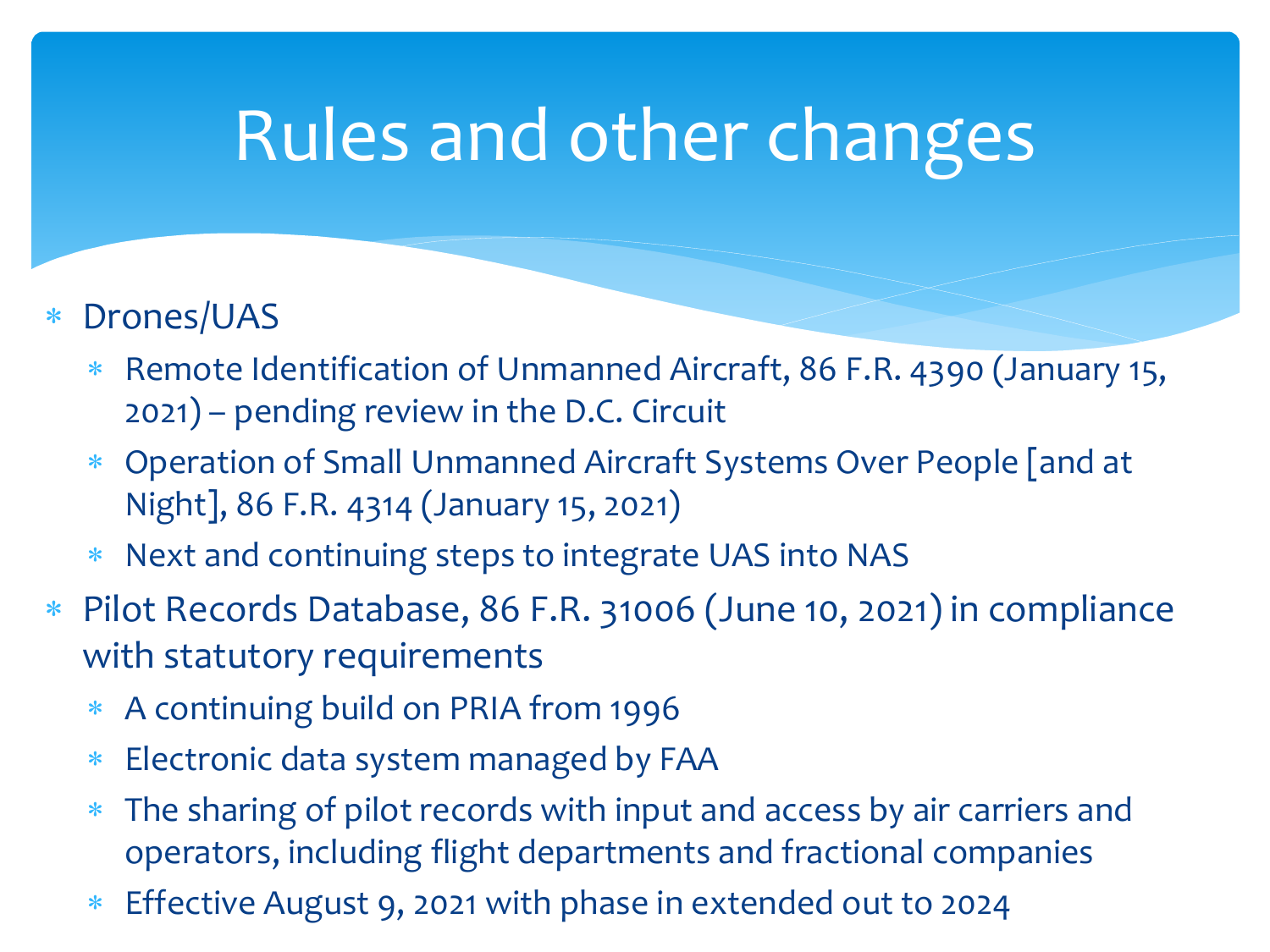### Enforcement Case Precedent in 2021

#### NTSB cases are being decided

- General Counsel's office is staffed up
- Seemingly same triage for handling and deciding: emergency, emergency waived, medical denials, suspensions – but definitely not absolute
- In 2021, 13 decisions are showing on the NTSB website: 7 were essentially administrative and 6 were decisions on the merits
- Pham, EA-5889 (1/4/2021)
- Knight, EA-5892 (3/10/2021)
- Antonellis, EA-5896 (5/24/2021)
- Newman EA-5898 (5/27/2021)
- Kalpin, EA 5899 (6/14/2021)
- Gendron, EA-5901 (7/2/2021)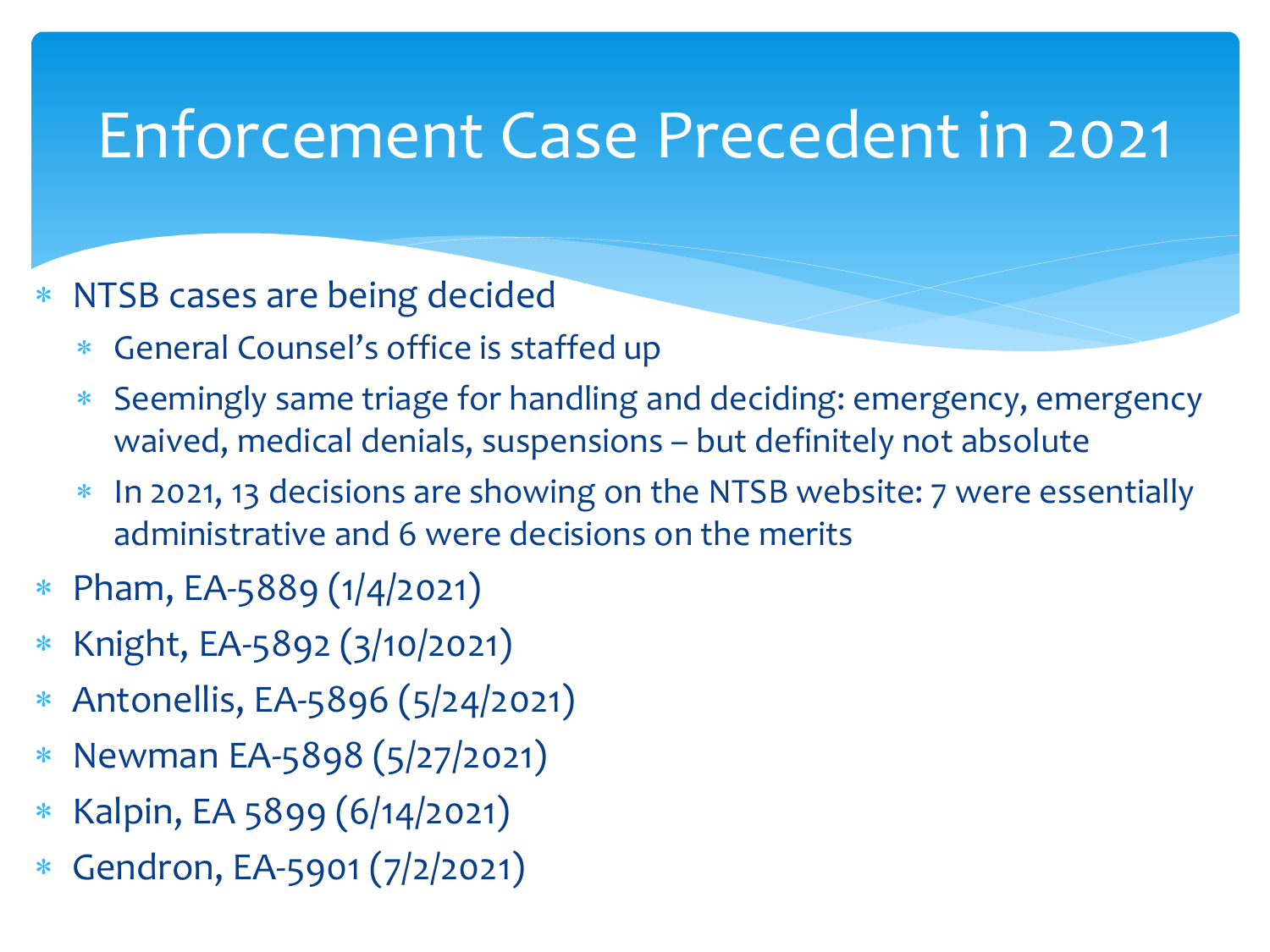### NTSB Decisions in Sum

- Drug testing violations (revocation): Kalpin, Pham, Knight, & Antonellis
	- Kalpin EOR fast track; FAA does not bear the burden of proving test was random & missing collector information is de minimus procedural violation; credibility
	- \* Pham EOR fast track based on alleged refusal in leaving; Board found collector's instructions confusing & reduced to 180 day suspension; cross appeals in D.C. Circuit
	- Knight Test 8/2016; EOR 12/2016; ALJ decision 10/2017; Briefing 1/2018; Board decision 3/2021; paruresis is a psychological condition that must have previously been documented, not a physiological condition and therefore ascertainable medical explanation
	- \* Antonellis Test 2/2017; EOR 4/2017; ALJ decision 8/2017; Briefing 12/2017; Board decision 5/2021; refusal based on leaving upheld on credibility
- \* Intentional falsification (revocation): Newman Traffic stop in 2011 not disclosed on 2014 and 2016 applications; subsequent second stop 2017 and reported in 2018; credibility but no mention or explanation for passage of time
- Improper maintenance (suspension): Gendron Ramp inspection 2/2016; Order 6/2017; ALJ decision 5/2018; Briefing 9/2018; Board decision 7/2021 - Issues of failure to respond to discovery and last minute change of counsel - Credited FAA witnesses and experts over Respondent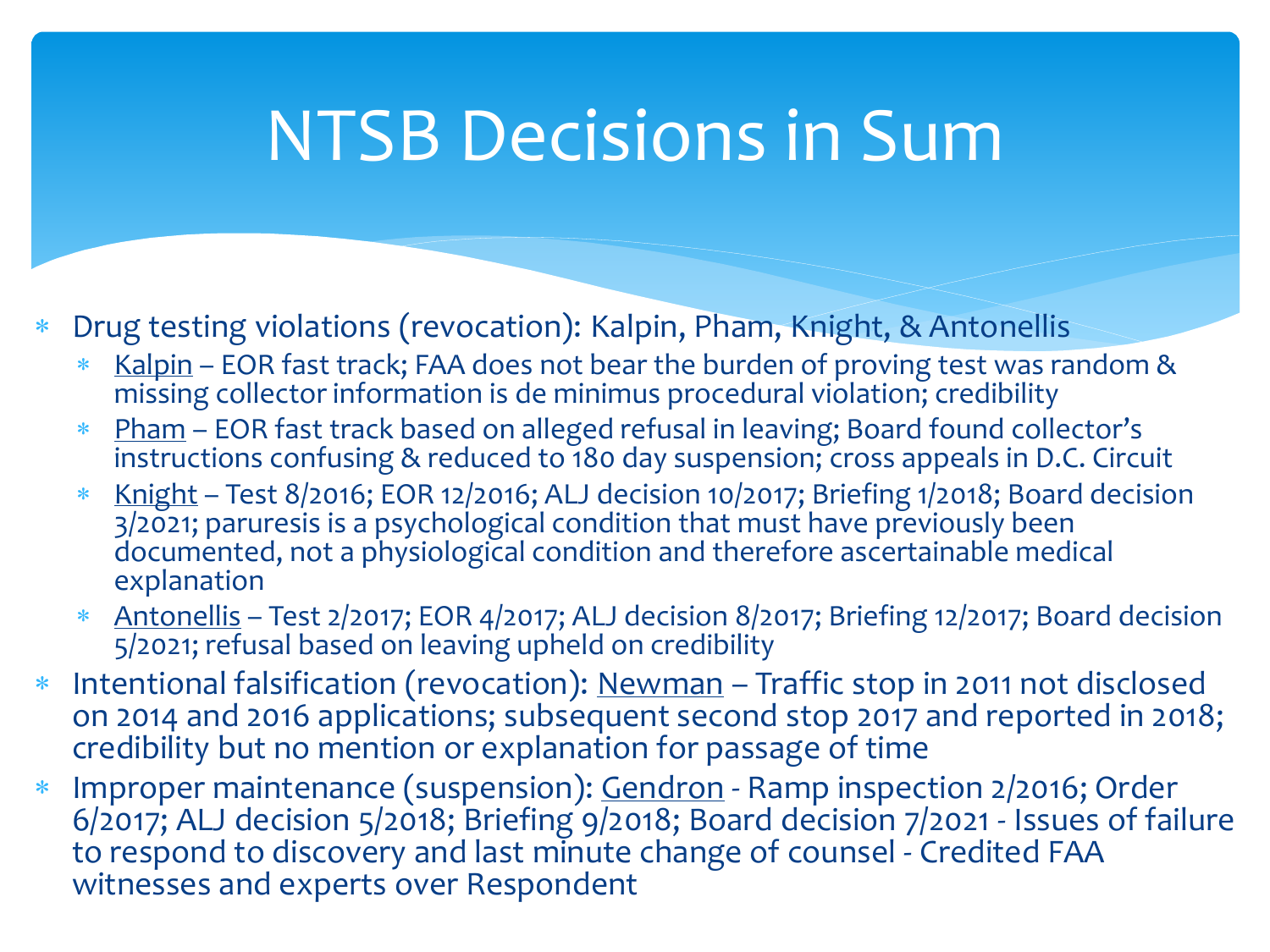# Enforcement Case Precedent in 2021 In the Courts of Appeals

- \* Fullerton v. FAA, No. 20-3402 ( $6<sup>th</sup>$  Cir.  $1/4/2021$ ) credibility determination over identification of aircraft and pilot; Court holds substantial evidence to support Board decision even though another plausible explanation would be supported
- Warbird Adventures, Inc. et al. v. FAA, No. 20-1291 (D.C.Cir. 4/2/2021) (unpub) – paid flight training carries a student for compensation which is not permitted in limited category aircraft
- Bradshaw v. FAA, No. 18-14249 (11th Cir. 2021) FAA designees do not have a property or liberty interest in their designation; judicial review is limited to internal review process conducted
- \* Rojas v. FAA, No. 17-55036 (9<sup>th</sup> Cir. 3/2/2021) Consultant documents prepared as if an employee protected against FOIA disclosure as intra-agency memoranda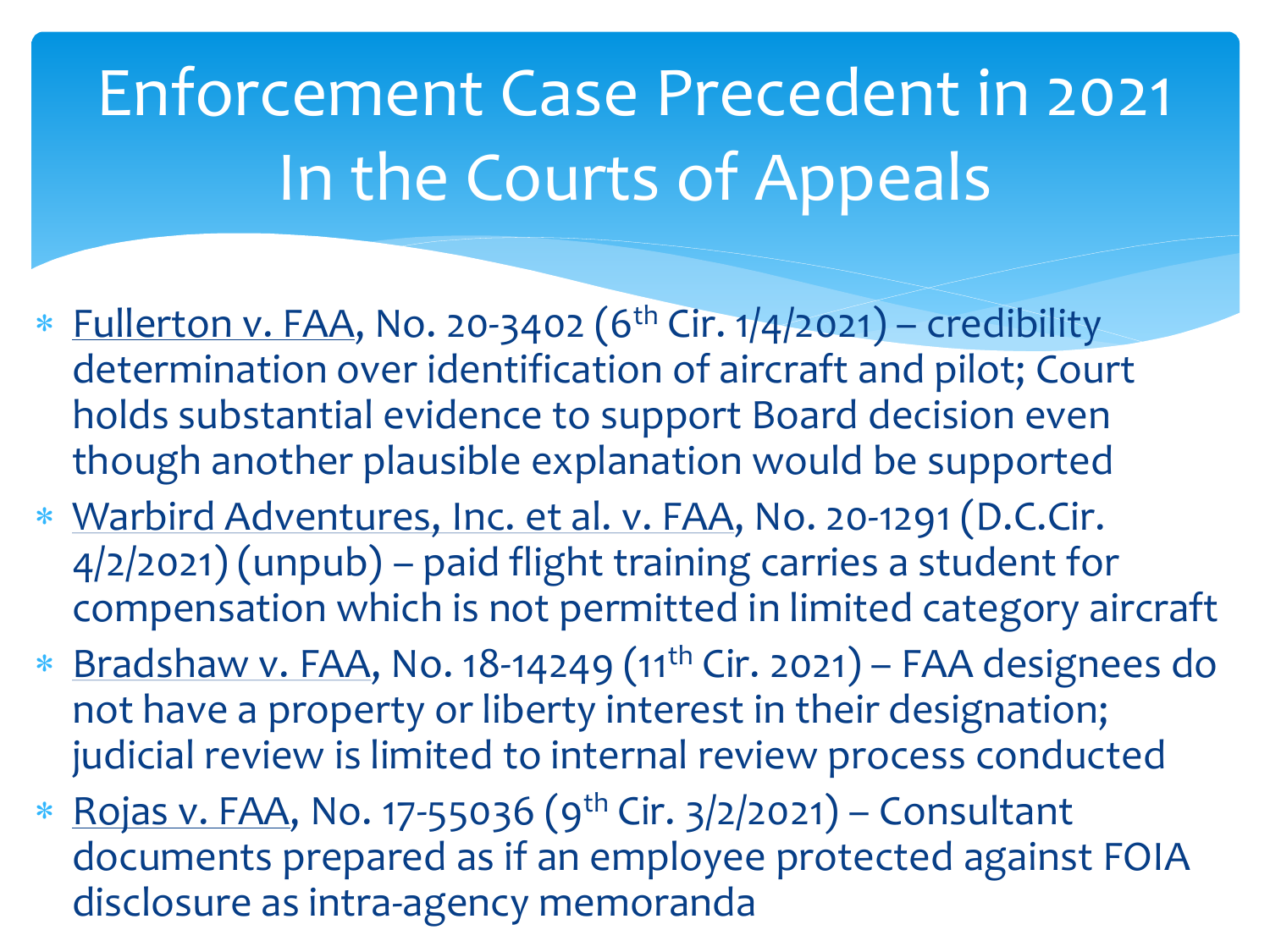## 2021 Legislative Efforts

- Infrastructure Bill
- Certainty for General Aviation Pilots Act S. 2458 & H.R. 4645
	- Preserves historical treatment of flight instruction
- Promoting the Launch of Aviation's Next Era (the PLANE Act) S. 2453: Ensures de novo review by district courts, and liability protection for designees
- Hangars Accelerate National Growth and Regional Stability (HANGARS) Act – S. 2459: \$1B in aircraft hangar improvements
- National Center for the Advancement of Aviation Act S. 1752
- Aviation Empowerment Act S. 1118: flight sharing
- Also, aerial mobility, job protection, sustainable aviation fuel